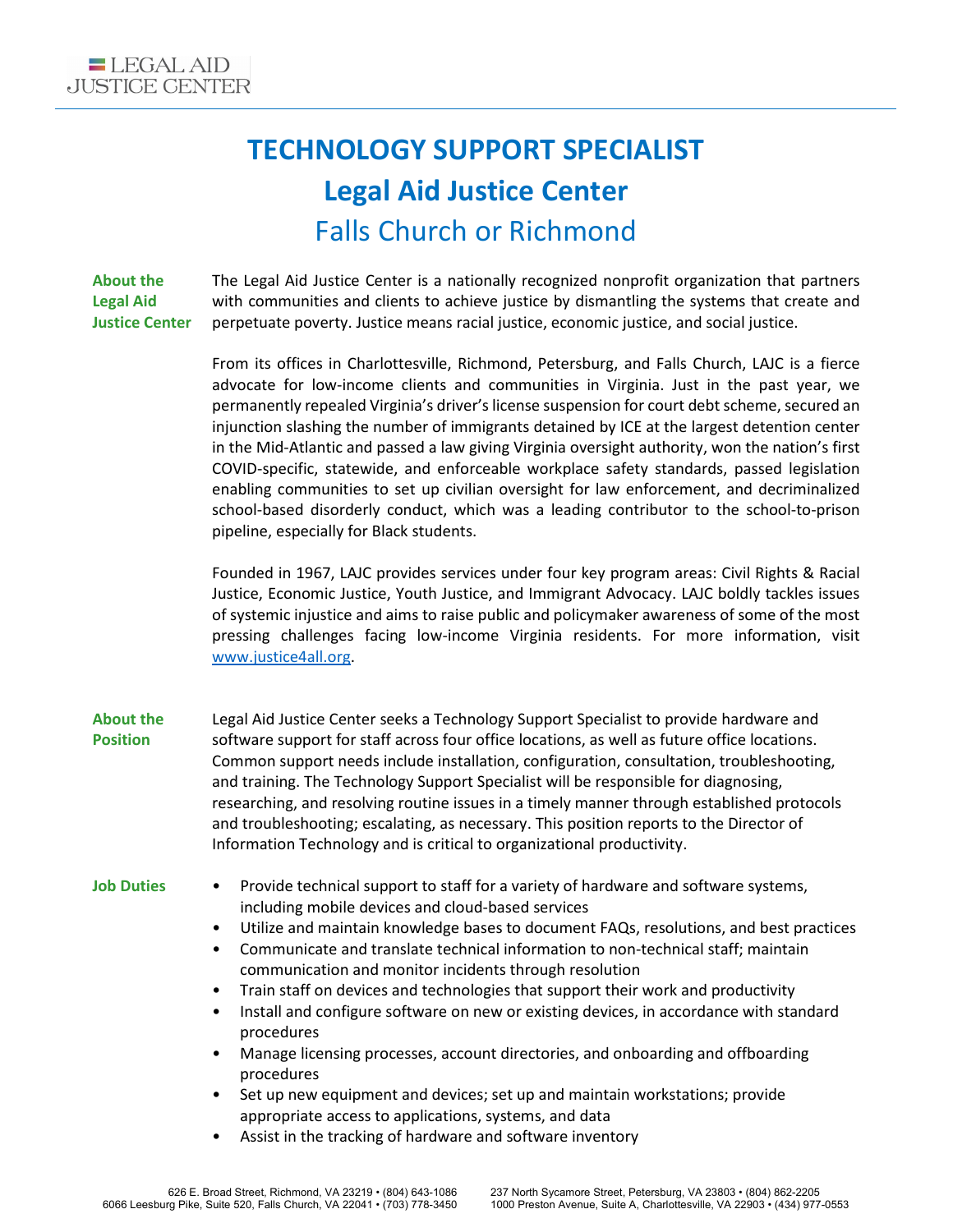|                                           | Review and evaluate computer hardware and software<br>$\bullet$<br>Assist and interact with hardware and software vendors<br>$\bullet$<br>May monitor infrastructure issues and resolve or escalate to higher levels of support<br>$\bullet$                                                                                                                                                                                                                                                                                                                                                                                                                                                                                                                                                                                                                                                                                 |
|-------------------------------------------|------------------------------------------------------------------------------------------------------------------------------------------------------------------------------------------------------------------------------------------------------------------------------------------------------------------------------------------------------------------------------------------------------------------------------------------------------------------------------------------------------------------------------------------------------------------------------------------------------------------------------------------------------------------------------------------------------------------------------------------------------------------------------------------------------------------------------------------------------------------------------------------------------------------------------|
| <b>Required</b><br><b>Qualifications</b>  | Strong commitment to social, economic, and racial justice<br>$\bullet$<br>Associate degree in Computer Science or related field<br>$\bullet$<br>Understanding of IT and practical applications to support LAJC goals<br>$\bullet$<br>Understanding of computer systems, databases, cloud-based storage systems, and<br>$\bullet$<br>telecommunications systems<br>Proficient in Microsoft Office Suite and related software<br>$\bullet$<br>Ability to communicate complex or technical information to diverse audiences<br>$\bullet$<br>Excellent organizational skills and attention to detail<br>$\bullet$<br>Excellent problem-solving and troubleshooting skills<br>$\bullet$<br>Ability to work and communicate effectively across lines of identity and difference<br>$\bullet$<br>Alignment with LAJC's mission of partnering with and advocating in low-wealth<br>$\bullet$<br>communities and communities of color |
| <b>Preferred</b><br><b>Qualifications</b> | At least 1 year of applied experience providing technical support in a business,<br>$\bullet$<br>university, or non-profit setting<br>Familiarity with SharePoint and Microsoft Office Suite applications<br>$\bullet$<br>Familiarity with Salesforce<br>$\bullet$<br>Proficient in Windows, iOS, MacOS, and Android devices<br>$\bullet$                                                                                                                                                                                                                                                                                                                                                                                                                                                                                                                                                                                    |
| <b>Location</b>                           | This role will be based in our Falls Church or Richmond office. Occasional travel between<br>offices will be required.                                                                                                                                                                                                                                                                                                                                                                                                                                                                                                                                                                                                                                                                                                                                                                                                       |
| <b>Application</b><br><b>Deadline</b>     | We accept applications on a rolling basis and encourage candidates to apply as soon as<br>possible.                                                                                                                                                                                                                                                                                                                                                                                                                                                                                                                                                                                                                                                                                                                                                                                                                          |
| <b>Salary</b>                             | Salary range is \$72,800 to \$89,600 in Falls Church and \$65,000 to \$80,000 in Richmond<br>based on years of relevant experience and LAJC's formal salary scale.                                                                                                                                                                                                                                                                                                                                                                                                                                                                                                                                                                                                                                                                                                                                                           |
| <b>Benefits</b>                           | Our mission is compelling, and our team members are passionate about their work, and so<br>we recognize the need to provide generous benefits and encourage rest and a healthy work<br>environment. For example, we provide:                                                                                                                                                                                                                                                                                                                                                                                                                                                                                                                                                                                                                                                                                                 |
|                                           | Generous paid time off every year, including 3 to 6 weeks of vacation, 12 days of health<br>$\bullet$<br>leave, 6 weeks parental leave, and 14 holidays (not including bonus holidays/rest days<br>allocated as needed)<br>100% employer paid health, dental, and vision insurance, plus excellent family insurance<br>$\bullet$<br>with annual max of \$2,400 premium contribution to LAJC-sponsored health plan<br>403(b) retirement plan with 4% employer contribution (no required match)<br>٠<br>Strong commitment to professional development<br>٠<br>Relocation package<br>$\bullet$                                                                                                                                                                                                                                                                                                                                  |
| <b>Application</b><br><b>Instructions</b> | Email a resume to Chris Florez at hiring@justice4all.org. If you're able, please submit your<br>application as a single PDF titled "[date submitted in yyyy.mm.dd format][last name][first<br>name][position sought]." Please include "Technology Support Specialist" in the email<br>subject.                                                                                                                                                                                                                                                                                                                                                                                                                                                                                                                                                                                                                               |